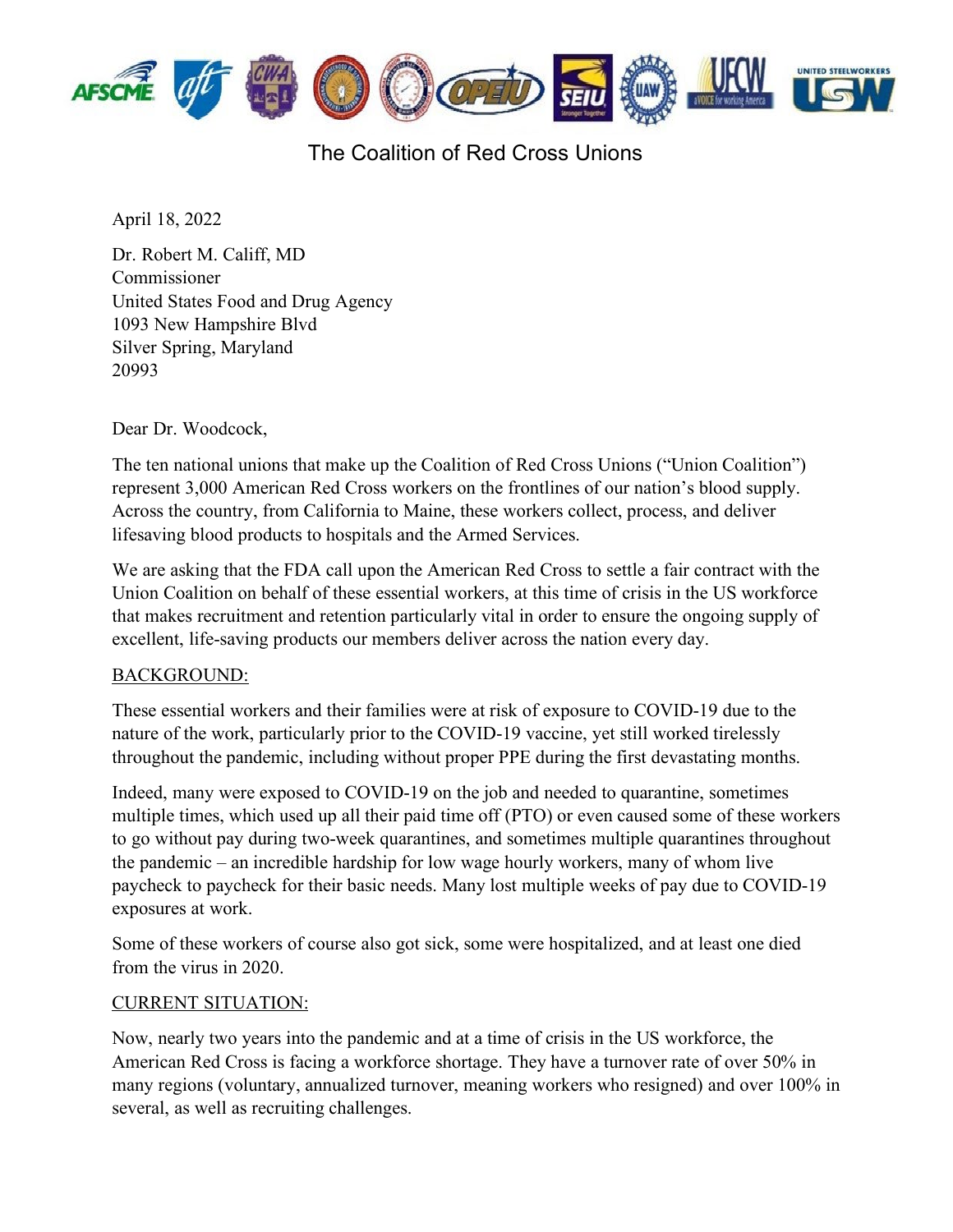

### The Coalition of Red Cross Unions

From surveying our members, we have found significant feelings among this workforce that lead to dissatisfaction include:

- feeling like they are not paid what they deserve / wages are too low / it is hard to make ends meet;
- feeling that they do not have enough staff on each shift to do their jobs well, leading to feelings of stress, overwork, and concern about the possibility of errors;
- working conditions during the pandemic, particularly regarding the need to quarantine without pay and use their earned PTO for work exposure quarantines;
- concern about access to quality, affordable healthcare.

We believe that the American Red Cross has been too slow to adequately address this, even at the bargaining table where we stand ready to work together to solve these issues, we have shared our member survey findings, and have presented proposals that we know offer solutions to recruitment, retention, and immediate shift/blood drive staffing problems.

We are additionally concerned that the American Red Cross is considering action that would indeed exacerbate the workforce problem by considering an increase in deductible and out-ofpocket health insurance costs for these already struggling workers.

### NEXT STEP:

The Coalition of Red Cross Unions and the American Red Cross will meet again at the bargaining table the week of April 18, 2022. Our hope is for the American Red Cross to be better prepared to settle a contract no later than May 31, 2022 that provides their employees a living wage, affordable quality healthcare, and adequate working conditions in order to mitigate the existing feelings of stress, concern, and dissatisfaction that their employees have.

We are asking the FDA to immediately call upon the American Red Cross to settle a fair contract with the Coalition of Red Cross Unions to address these issues. The nation benefits by ensuring that the ongoing supply of excellent, life-saving products these workers deliver every day continue.

Sincerely,

Jon Haines, Lead Bargainer, AFSCME Shauneequa Davis, Co-Lead Bargainer, SEIU Cindy Dine, Lead Bargainer, OPEIU Darryl Ford, Lead Bargainer, USW Judy Merkowski, Lead Bargainer AFT